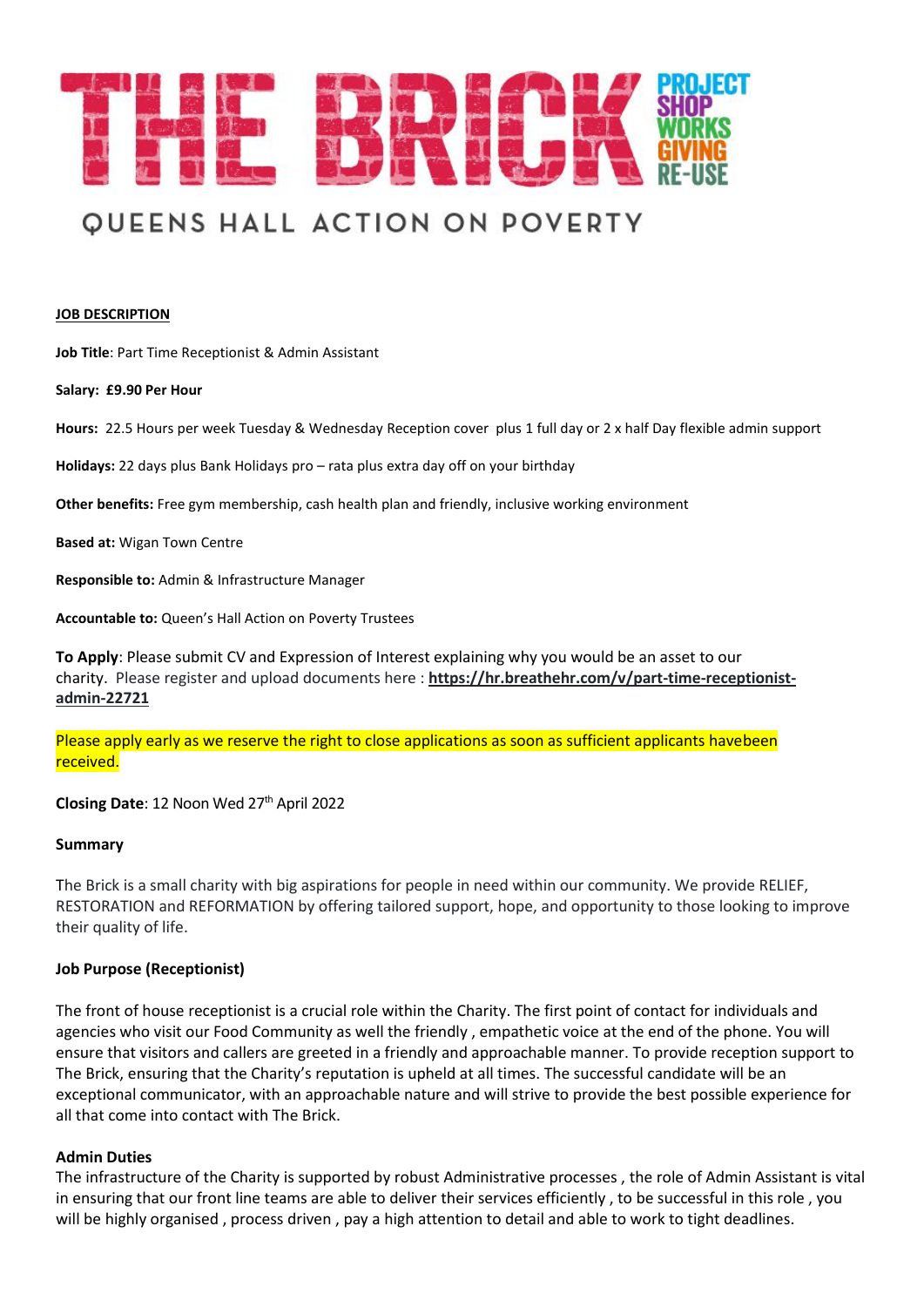# **Reception Duties will include:**

- To process payments for members of the Food Community
- To process requests for emergency food parcels
- To use the Charities systems and databases as required
- Have a good local knowledge
- Signpost and offer advice / support as relevant
- Liaise with professionals, ie Agency Workers / NHS Teams and Police
- To actively work in an asset-based way, empowering the positives in individuals and focusing on the positive attributes of an individual.
- Answer the front door in a professional timely manner and signpost people to appropriate sections of the building.
- Create and modify documents on Microsoft office as required
- Record when mail is received / collected
- Liaise with support staff to ensure high quality provision is being delivered.
- Perform general work duties to include but not be limited to photocopying, mailing, and filing.
- Keep reception clean and tidy
- Ensure notice board is up to date with all workshops and support activities scheduled for the week.
- To work in a way that promotes personal safety and to be aware of and follow fire procedures and any other health and safety procedures.
- To contribute to providing cover for absent colleagues.
- To carry out, within reason, any other duties necessary to the smooth running of the Food Community.

## **Admin Duties will include:**

- Co-ordination of Van schedules ( using Kudos Software)
- Promoting Giftaid
- Delivering the Welfare Furniture Contract
- Ordering of goods / services
- Data entry
- Record management ( electronic and hardcopy)
- Monitoring email and Live Chat accounts
- Managing Donor information and issuing Thankyou Letter
- To carry out, within reason, any other admin duties necessary to the smooth running of the Charity

## **Skills & Attributes**

## **Suitable candidate must have:**

- Have an excellent telephone manner
- Have a high regard for Safeguarding
- Excellent IT skills
- Excellent time management skills
- Be highly organised
- Ability to work on initiative and with minimal supervision
- Have experience of a range of administrative tasks
- Be flexible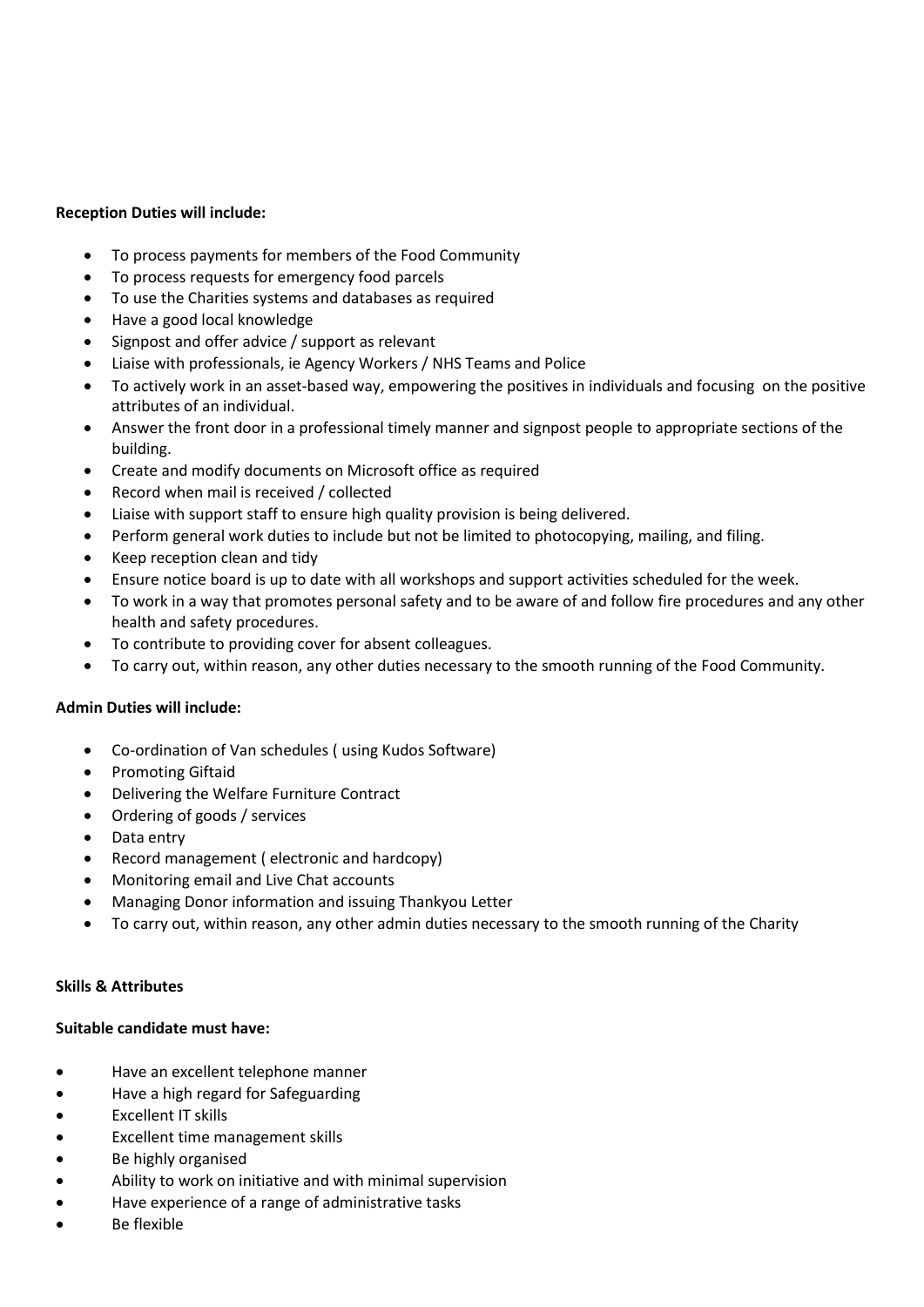## **Health and Safety**

Under the Health and Safety at Work Act 1974, it is the responsibility of all individual employees and volunteers to take care of their own health and safety at work and that of others who may be affected by their acts or omissions. This includes co-operating with management in complying with health and safety obligations, particularly by reporting promptly any defects, risks or potential hazards.

Reporting any incidents and Safeguarding concerns in a timely and effective manner following the Wigan tier report system.

## **Diversity**

Understand and implement The Brick's Equality and Diversity Policy

# **Out of Hours**

Be willing to undertake occasional work during out of hours, including weekends and evenings when necessary.

Be willing to undertake and assist in fundraising activities which may occur out of hours

Promoting fundraising for the Charity

# **General**

The post holder will be expected to:

Operate all financial procedures in line with Queen's Hall Action on Poverty.

Ensure that the Electronic Database Case Management System is up to date at all times,

Perform any other duties consistent with the broad objectives of the post.

Participate in individual performance review and respond to agreed objectives.

Attend and be an active participant in team meetings, team training and other internal meetings etc.

Take responsibility for ensuring that legal obligations regarding personal information which is processed for is kept accurate, confidential, secure and in line with the Data Protection Act 2018 and Confidentiality Policies.

Not abuse their official position for personal gain, to seek advantage of further private business or other interests in the course of their official duties.

To undertake other such duties consistent with the post, as jointly agreed between the post holder and Queen's Hall Action on Poverty

To at all times deliver the service in line with and adhere to the Policies and Procedures

To promote good communication within The Brick and the Charity as a whole.